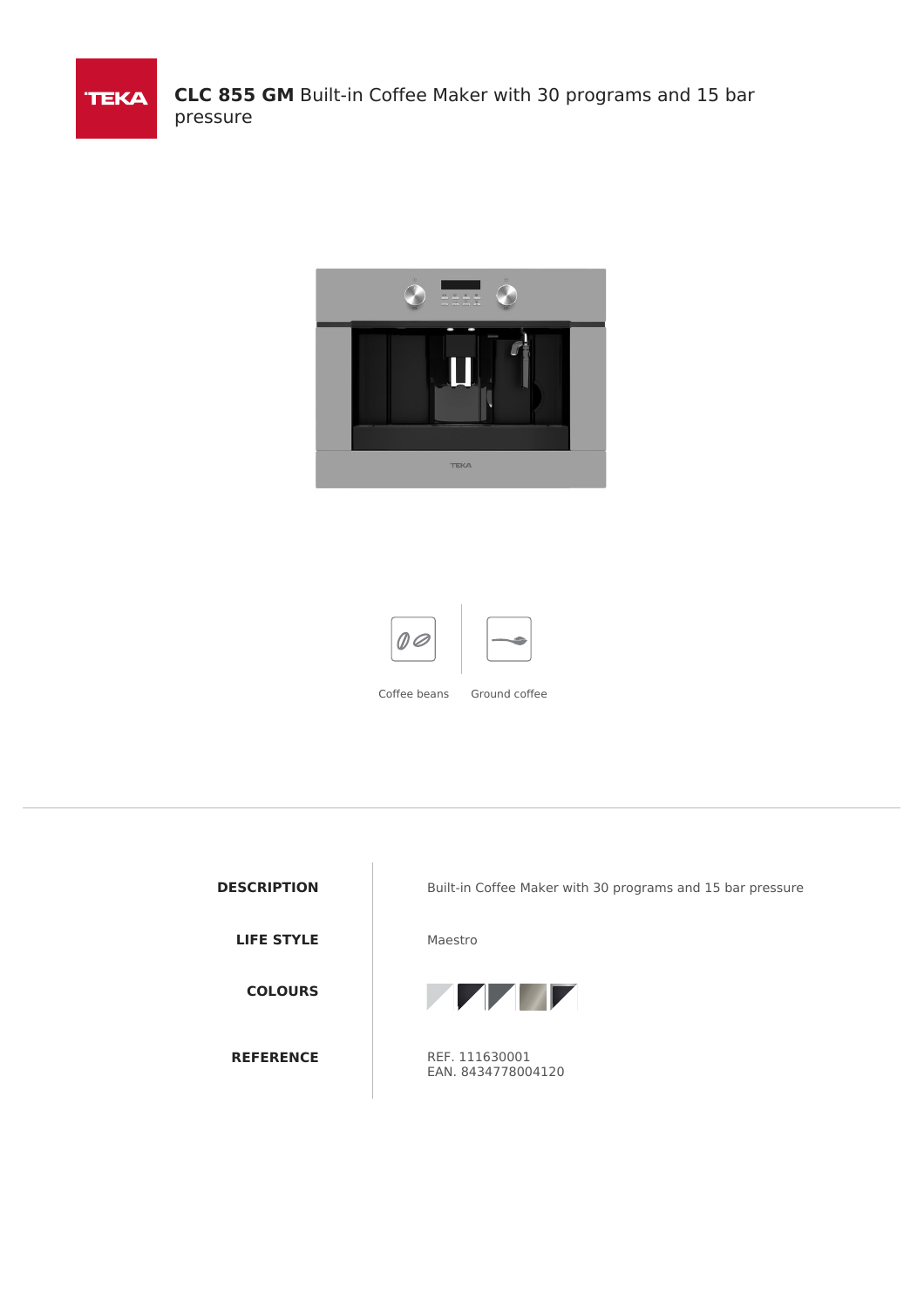**TEKA** 

**FEATURES** Urban Colors Edition Automatic built-in coffee machine Self-cleaning function Intensity and coffee size regulation Touch control display with knobs 30 automatic programs Capacity: 2 cups at once Adjustable height system for different cup sizes Milk frother and hot water pipe Integrated steel grinder for natural coffee beans Coffee beans container, 200 grams capacity Availability for ground coffee 15 bar pump pressure 1.8 litres water tank Waste container Descaling function Installation with telescopic rails for easy pull out of the coffee maker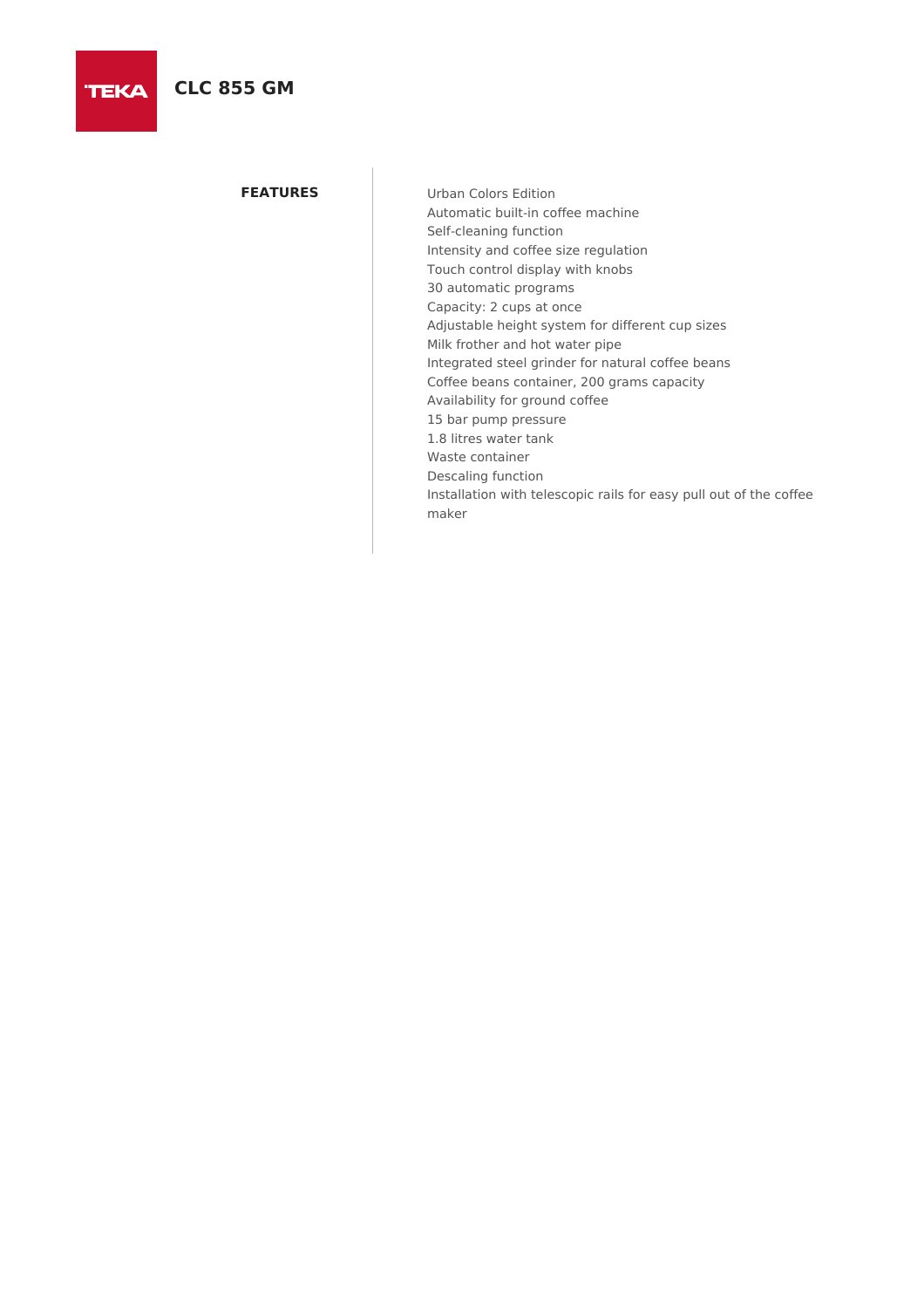

## **DIMENSIONS**

**TEKA** 

**Product height (mm):** 455 **Product width (mm):** 595 **Product depth (mm):** 412 **Product length (mm): Net weight (Kg):** 23

## **TECH SPECS**

## **PARTICULAR CHARACTERISITICS**

**FITTING MEASURES Built-in Width (mm):** 560 **Built-in Depth (mm):** 550 **Built-in height (mm):** 450

> **Type of installation:** Built-in **Certificates:** IMQ/CCC **Pump pressure (Bar):** 15 **Pump power (W):** 50 **Control panel:** Electronic **Fingerprint proof:** Yes **Number of programs:** 30 **Number of cups:** 2 **Adjustable coffee dispenser:** Yes **Retractable pipe for steam and hot water:** Yes **Grinded coffee:** Yes **On/Off function:** Yes **Steamer:** Yes **Hot Water:** Yes **Clock (option in menu):** Yes **Descaling (option in menu):** Yes **Coffee temperature (option in menu):** Yes **Selected function indicator:** Yes **Full water tank indicator:** Yes